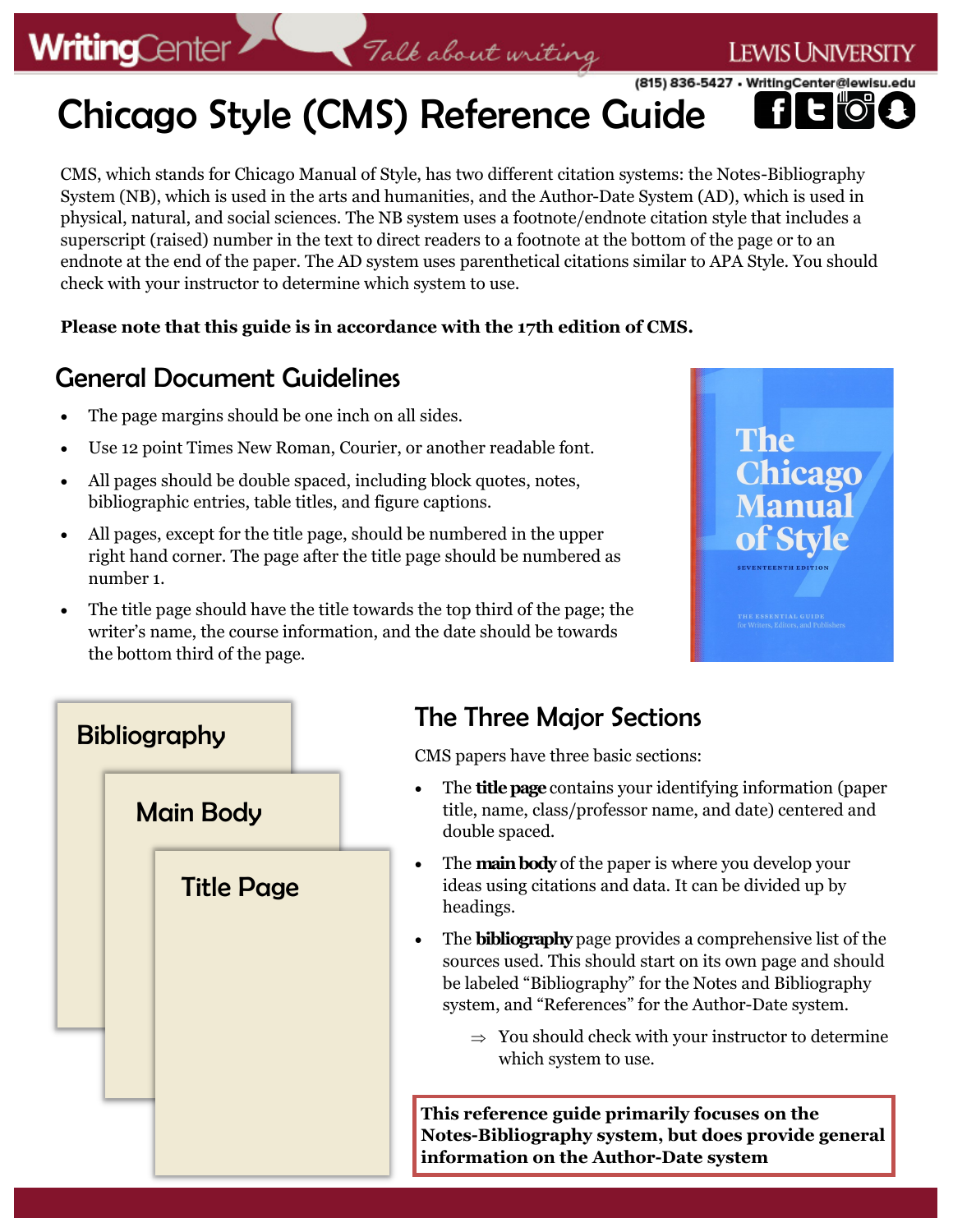#### I EWIS UNIVERS

<mark>⊟</mark>+ Hea

**e**t Foo

(815) 836-5427 · WritingCenter@lewisu

Different First Page

Different Odd & Even Pages

# Title Page

**WritingCenter** 

The title page has a different header and set up than the rest of the paper.

Here are the steps to assist you in this process:

- 1. Double click the top of the page to view your header options. Go to the top menu bar and click the box that says "Different First Page."
- 2. Select "Page Number" from the menu bar and then select "Format Page numbers." In the menu box that appears, click the option "Start at" and type the number zero (0). Click "OK" to save these changes.
- 3. Click the "Close Header and Footer" option to go to your title page. About 1/3 of the page down, centered, you should have the title of your paper using headline-style capitalization. About 2/3 of the page down, centered, you should have your name, your class or professor information, and the date. Make sure to use a CMS recommended font.
- 4. To insert a new page, go to the "Insert" tab on your Word menu and select the "Page Break" option. This will create the page where you can begin to type your essay. You can also use this tool to insert a new page for your bibliography section.
- 5. Double click the top of the second page and click on the "Page Number" icon on the menu bar. Select "Top of Page" and then "Plain Number 3" in the option menu to ensure your page number will be on the upper right corner. You should now see a "1" appear on your second page. Scroll up to see the header of your title page; if you see a page number on the title page, go back to step one and ensure the "Different First Page" box has a check mark to correct this error.

# Moving "Networks" into the Composition Classroom Jessica Clements English 626: Postmodernism, Rhetoric, Composition March 7, 2010

Talk about writing





Step 5: Insert page numbers

#### Level Headings

Headings help organize your writing and give it a hierarchical organization. All subsequent level headings follow the format below:

| Level #        | How it's formatted                                                                                    |  |
|----------------|-------------------------------------------------------------------------------------------------------|--|
| 1              | Centered, bold or <i>italics</i> , Title Case, On Its Own Line                                        |  |
| $\overline{2}$ | Centered, Standard Type, Title Case, On Its Own Line                                                  |  |
| 3              | Left-justified, bold or <i>italics</i> , Title Case, On Its Own Line                                  |  |
| $\overline{4}$ | Left-justified, standard type, sentence case, on its own line                                         |  |
| 5              | Left-justified, bold or <i>italics</i> , sentence case, NOT on its own line, ending with<br>a period. |  |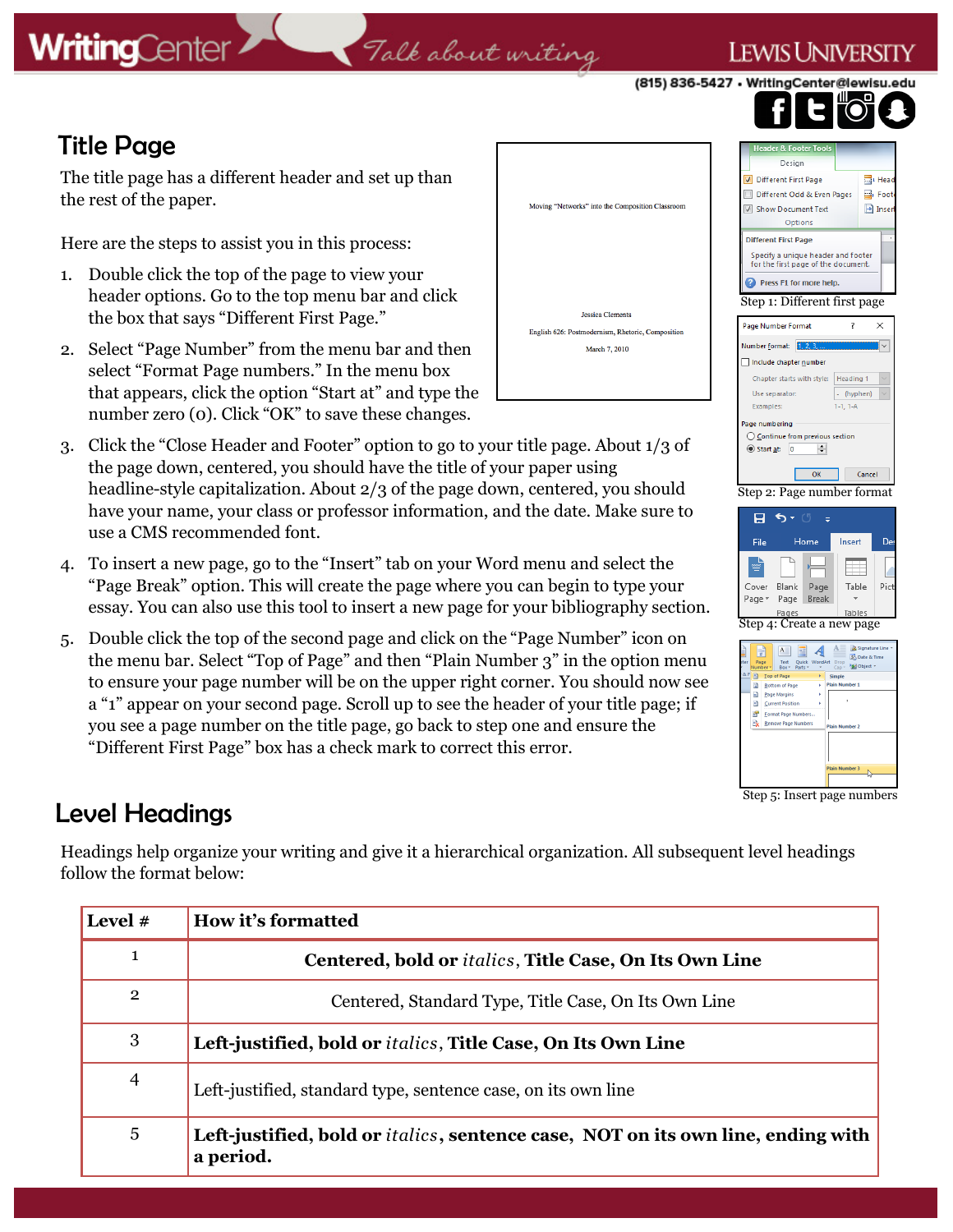# **WritingCenter**

# The Notes-Bibliography System

The Notes-Bibliography (NB) system of the Chicago Manual of Style makes use of footnotes and endnotes to cite information. For this system, you will document your sources in **two**places: footnotes/endnotes and your **bibliography** at the end of your essay.

Talk about writing

**Footnotes** appear at the bottom of each page and are sometimes separated from the text by an optional short line.

- They must be listed in the order in which the superscript numbers appear in the text, and must appear on the same page in which the source is cited.
- The first line is indented with subsequent lines flushed to the left margin of the page.

Lorem ipsum dolor sit amet, consectetur-adipiscing elit. Ouisque sapien ante, placerat sagittis interdum a, feugiat nec sem.<sup>1</sup> Sed tempor dui libero, dictum varius nibh blandit nec. Vestibulum vel augue hendrerit, pellentesque eros semper, volutpat arcu.

Donec ornare dapibus nibh vel suscipit. Sed sit amet mauris quis nisl euismod tempus et eget tortor.<sup>2</sup> Vivamus nulla urna, placerat quis tincidunt nec, efficitur ac orci. Quisque lobortis et turpis non eleifend.

 $\triangleright$  1. This is an example of where footnotes are placed. ▶ 2. Footnotes provide additional information about a sentence and direct readers to outside sources, either to cite an idea or to suggest additional reading about a topic.

- Footnotes are not limited to citations for sources used as evidence, but may also include commentary and further explanations of concepts discussed within the text.
- Footnotes are usually single-spaced for class assignments, but double-spaced for dissertations/ publications. Check with your professor to ensure the correct spacing is used for your piece.

**Endnotes** follow the same form atting guidelines as footnotes with the exception that they appear *at the end* of the paper under the centered heading "Notes" instead of at the end of each page. Similar to footnotes, endnotes are organized by citation number, in the same order in which they appeared in the text. Endnotes may also provide commentary or additional information on concepts being discussed.

#### Inserting Footnotes

- 1. Click where you want to add a citation or commentary. This is typically at the end of the sentence but can also occur within the sentence itself.
- 2. Select the "References" tab on your Microsoft Word window.
- 3. Choose the "Insert Footnote" icon. This will insert a superscript within your text as well as at the bottom of your page.
- 4. Go to the bottom of your page, where the footnote appeared, and type/insert your citation. You can find information on how to format citations within footnotes in the next few pages of this document.

# Inserting Endnotes

- 1. Click where you want to add a citation or commentary. This is typically at the end of the sentence but can also occur within the sentence itself.
- 2. Select the "References" tab on your Microsoft Word window.
- 3. Choose the "Insert Endnote" icon. This will insert a superscript within your text as well as a superscript at the end of your piece. Note that this section will continue to shift as you write your piece, even if you move on to a new page.
- 4. Go to the end of your piece, where the footnote appeared, and type/insert your citation. You can find information on how to format citations within footnotes in the next few pages of this document.





**EWIS UNIVERS** 

(815) 836-5427 · WritingCenter@lewisu.

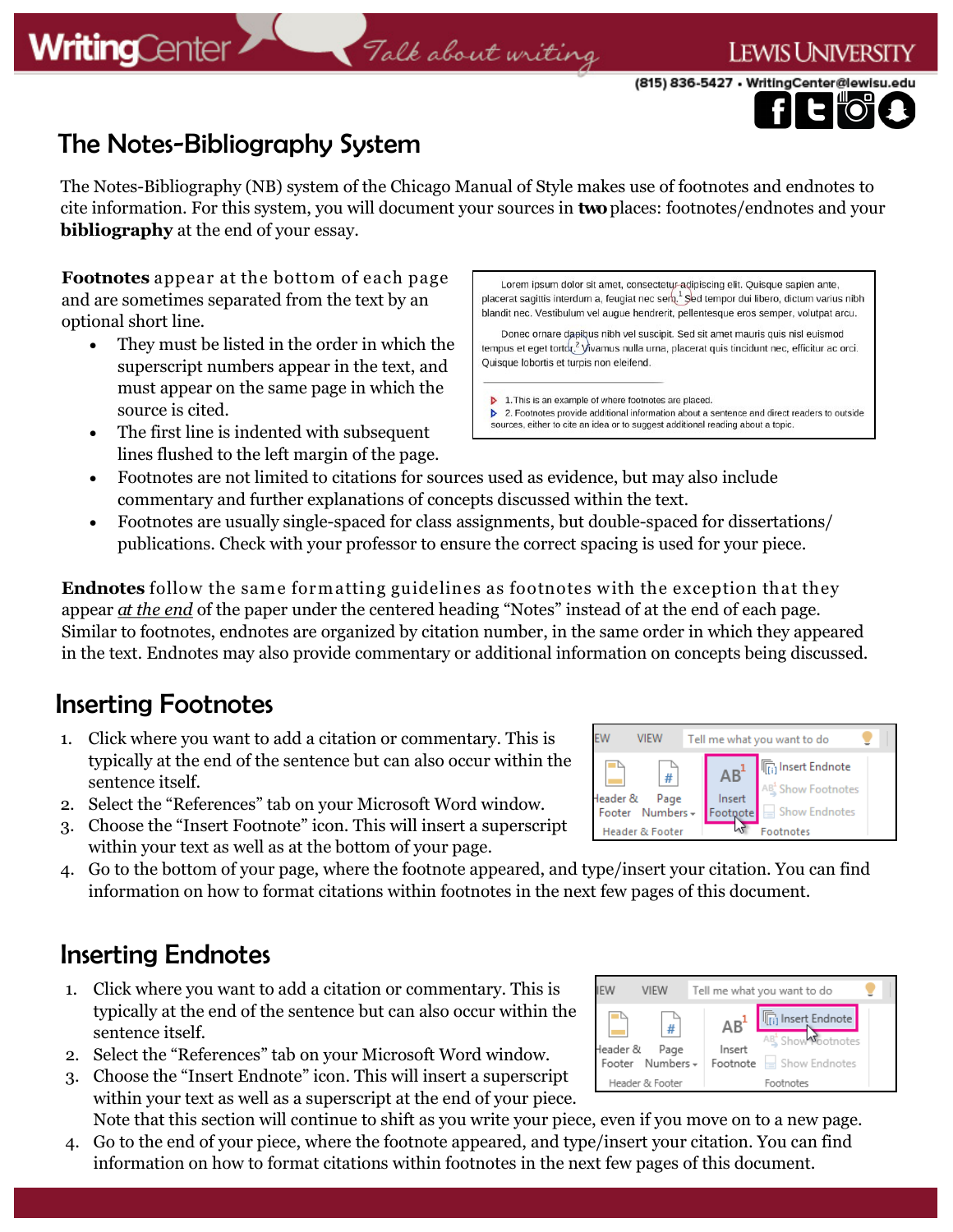(815) 836-5427 • WritingCenter@lewisu.



# When Citing the Same Source More Than Once

The first time you are citing a source, CMS requires the inclusion of all important and relevant information regarding the source. This includes (but is not limited to) the first and last name of the author, name of article or chapter, name of journal or book, year of publication, and page(s) being cited. Subsequent citations of a source need only include a short form with relevant information. Below are two examples of subsequent citations of a previously cited source:

Talk about writing

Number. Lastname, "Title of Article," page(s) being cited. Number. Lastname, *Title of Book or Journal*," page(s) being cited.

### Block Quotes

A typical quotation is enclosed in quotation marks. When the quote is five lines or longer, you should format it as a block quote. **A block quote should:**

- Begin on its own line, all lines in the quote indented over .5 from the left margin
- Omit quotation marks
- Include the in-text citation should come after the ending punctuation, not before it
- Skip a line before and after the block quote
- Be single-spaced

concern with her methods in his book The Cycladic Spirit. He writes,

These queries are certainly not intended to call into doubt the value of many of Getz-Preziosi's observations nor to question the very great importance of the issues that she has raised...But the majority of the claims rest on highly subjective perceptions and, once again, the dearth of well-documented contexts for these pieces has deprived us of much of the information that we would need for a more adequate interpretation.<sup>6</sup>

It's clear that these archaeologists are of the mind that without context, these pieces are

# Tables and Figures

#### **Tables**

A table often presents numerical information in grid format. In CMS, tables must be included immediately following the paragraph in which they are referenced. When a table is mentioned in the text, refer to it by its number (ex. "Table 1") instead of saying "this table" or "the table below."

Format your tables as simply as possible, without including bold or italicized text unless needed for emphasis. A label should appear before the table, followed by a colon and a short, descriptive title. For example:

Table 1: Mosquito populations in the Chicago River from 2015-2018

Tables and their labels should be flushed to the left margin. Below the table, you should include the word "Source:" or "Sources:" in italics followed by your citation of where the information in the table was retrieved from. The citation should be in footnote/endnote format.

*Source:* Firstname Lastname, "Title of Article," *Journal* volume, no. issue (year): page[s] cited, URL/doi.

#### **Figures**

Including figures in your piece is similar to including tables, with two exceptions:

- 1. Include the figure immediately after you reference it in the text
- 2. All information on the figure, including its number ("Figure 1") and title, should appear on the line *below* the figure.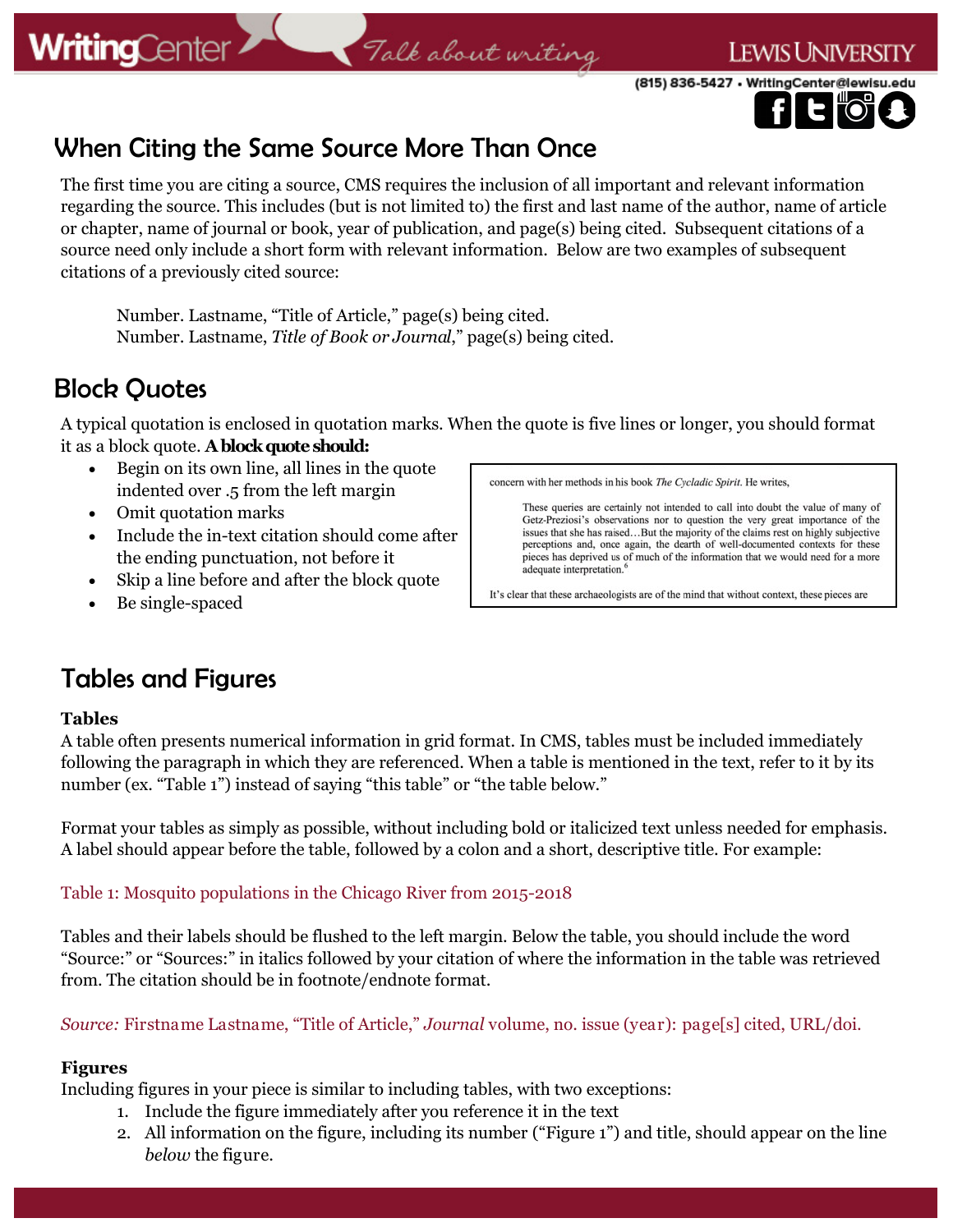# Talk about writing

(815) 836-5427 • WritingCenter@lewisu.edu



**LEWIS UNIVERSITY** 

# Citations in Footnotes/Endnotes and the Bibliography

Below you can find information on how to cite the most common types of sources in accordance with CMS. Please note that the word "Superscript" at the beginning of footnote/endnote examples refers to the superscript that would be assigned to that particular source. **Please note that footnotes/endnotes should include an indented first line followed by un-indented subsequent lines, while a hanging indent is used for each entry in the bibliography.**

| <b>Book, single author</b>  |                                                                                                                                             |
|-----------------------------|---------------------------------------------------------------------------------------------------------------------------------------------|
| Footnote/Endnote<br>Format: | Superscript. Firstname Lastname, Title of Book in Italics (City: Publisher, year),<br>page[s] cited or chapter number [if no page numbers]. |
| Example:                    | 1. Lewis M. Doe, CMS Reference Guide (Romeoville: LUWC Press, 2018), 19.                                                                    |
| <b>Bibliography Format:</b> | Lastname, Firstname. Title of Book. City: Publisher, year. URL [incorporate DOI<br>when possible or state ebook type, for example Kindle].  |
| Example:                    | Doe, Lewis M. CMS Reference Guide. Romeoville: LUWC Press, 2018.                                                                            |

| Book, two or three authors or editors |                                                                                                                                                                                                                                                   |  |
|---------------------------------------|---------------------------------------------------------------------------------------------------------------------------------------------------------------------------------------------------------------------------------------------------|--|
| Footnote/Endnote<br>Format:           | Superscript. Firstname Lastname [first author], Firstname Lastname [second]<br>author], and Firstname Lastname [last author], eds [if editors]. Title of Book in<br><i>Italics</i> , edition. (City: Publisher, year), page <sup>[s]</sup> cited. |  |
| Example:                              | 2. Lewis M. Doe, Melissa Lonero, and Taylor French, eds., CMS Reference Guide,<br>17th ed. (Romeoville: LUWC Press, 2018), 19.                                                                                                                    |  |
| <b>Bibliography Format:</b>           | Lastname, Firstname [first author], Firstname Lastname [second author], and<br>Firstname Lastname [last author]. Title of Book. City: Publisher, year.                                                                                            |  |
| Example:                              | Doe, Lewis M., Melissa Lonero, and Taylor French, eds. CMS Reference Guide.<br>$\Rightarrow$<br>17th ed. London: UCL Press, 2018.                                                                                                                 |  |

| Chapter in an edited book/anthology |                                                                                                                                                                          |  |
|-------------------------------------|--------------------------------------------------------------------------------------------------------------------------------------------------------------------------|--|
| Footnote/Endnote<br>Format:         | Superscript. Firstname Lastname of chapter author, "Title of Chapter," in Title of<br>Book, ed. Firstname Lastname of editor[s], (city: Publisher, year), page[s] cited. |  |
| Example:<br>$\Rightarrow$           | $\Rightarrow$ 3. Lewis M. Doe, "CMS Checklist," in CMS Reference Guide, ed. Melissa Lonero<br>and Taylor French, (n.p.: LUWC Press, 2018), 158-60.                       |  |
| <b>Bibliography Format:</b>         | Lastname, Firstname of chapter author. "Title of Chapter." In Title of Book, edited by<br>Firstname Lastname of editor[s], chapter/page span. City: Publisher, year.     |  |
| Example:                            | Doe, Lewis M. "CMS Checklist." In CMS Reference Guide, edited by Melissa<br>$\Rightarrow$<br>Lonero and Taylor French, 158-60. N.p.: LUWC Press, 2018.                   |  |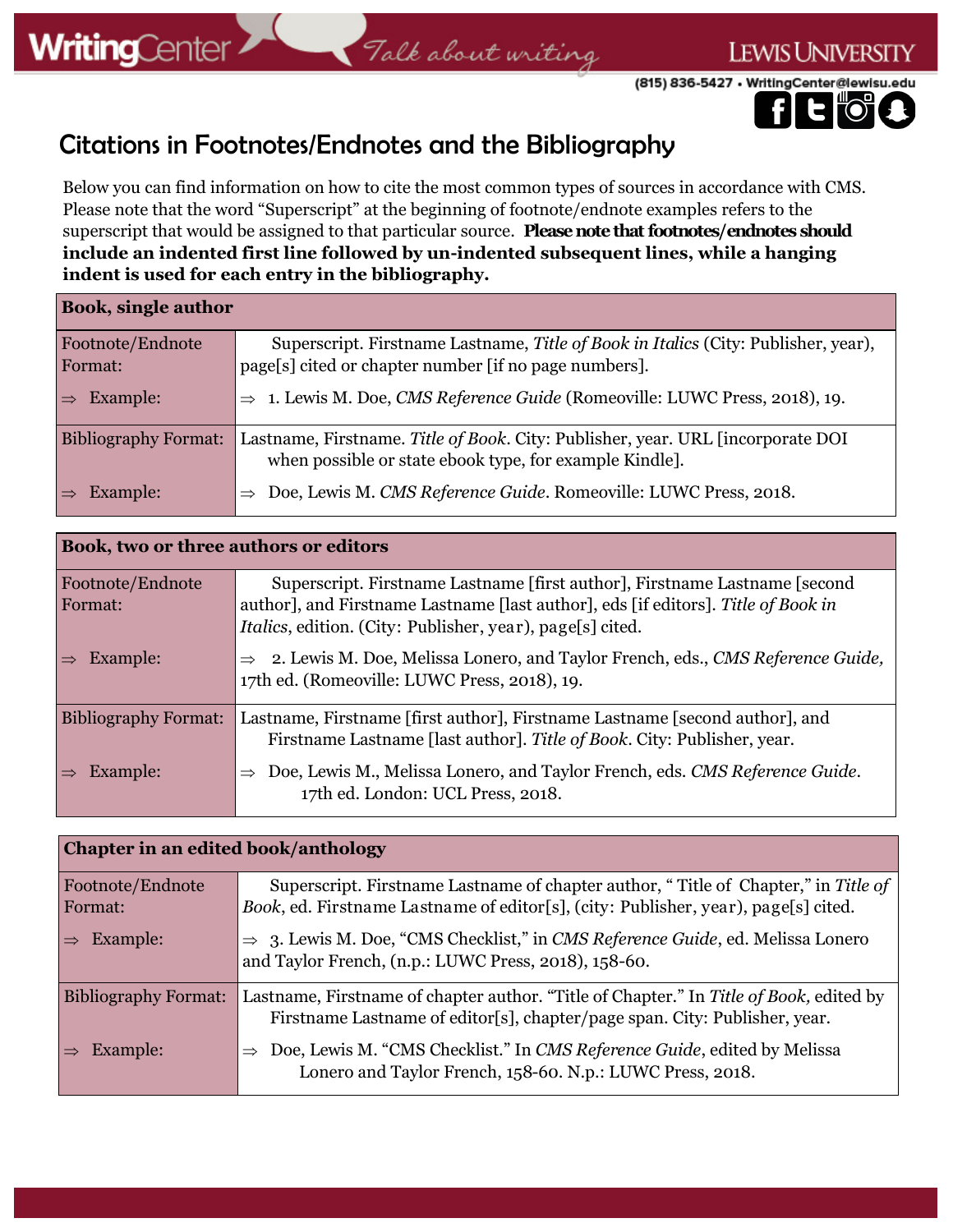# Falk about writing



LEWIS UNIVERSITY

# Citations in Footnotes/Endnotes and the Bibliography

 $\mathbb{R}^2$ 

| Journal article with URL, incorporating DOI when possible |                                                                                                                                               |  |
|-----------------------------------------------------------|-----------------------------------------------------------------------------------------------------------------------------------------------|--|
| Footnote/Endnote<br>Format:                               | Superscript. Firstname Lastname, "Title of Article," Journal volume, no. issue<br>(year): page[s] cited, URL/doi.                             |  |
| Example:<br>$\Rightarrow$                                 | 4. Lewis M. Doe, "CMS Checklist," CMS Reference Guide 17, no. 2 (September<br>$\Rightarrow$<br>2018): 158-69. https://doi.org/10.1010/101010. |  |
| <b>Bibliography Format:</b>                               | Lastname, Firstname. "Title of Article." Journal volume, no. issue (year): page span.<br>URL/doi.                                             |  |
| Example:                                                  | Doe, Lewis M. "CMS Checklist." CMS Reference Guide 17, no. 2 (September<br>$\Rightarrow$<br>2018): 158-69. https://doi.org/10.1010/101010.    |  |

| <b>Magazine and newspaper</b> |                                                                                                                                                                                                                                                                               |  |
|-------------------------------|-------------------------------------------------------------------------------------------------------------------------------------------------------------------------------------------------------------------------------------------------------------------------------|--|
| Footnote/Endnote<br>Format:   | Superscript. Firstname Lastname, "title of Article," Column Title [if applicable],<br>magazine or Newspaper Name (mobile app [if used]), Month year [or Month day,<br>year], section [if applicable], page[s] cited [if available], URL [when online version is<br>consulted. |  |
| Example:                      | 5. Lewis M. Doe, "What is the Chicago Manual of Style? Here's What You Should<br>Know," The Flyer, August 9, 2018, sec. News, 2.                                                                                                                                              |  |
| Example:                      | 6. Lewis M. Doe, "What is the Chicago Manual of Style? Here's What You Should<br>$\Rightarrow$<br>Know," The Flyer (iPhone App), August 2018.                                                                                                                                 |  |
| <b>Bibliography Format:</b>   | Lastname, Firstname. "Title of Article." Column Title [if applicable]. Newspaper or<br><i>Magazine</i> Name (mobile app [if used]). Month day, year, section [if applicable],<br>page span [of available]. URL/doi.                                                           |  |
| Example:                      | Doe, Lewis M. "What is the Chicago Manual of Style? Here's What You Should<br>Know." The Flyer. August 9, 2018, sec. News, 2.                                                                                                                                                 |  |
| Example:<br>$\Rightarrow$     | Doe, Lewis M. "What is the Chicago Manual of Style? Here's What You Should<br>$\Rightarrow$<br>Know." The Flyer (iPhone App), August 2018.                                                                                                                                    |  |

| <b>Website</b>              |                                                                                                                                                                        |
|-----------------------------|------------------------------------------------------------------------------------------------------------------------------------------------------------------------|
| Footnote/Endnote<br>Format: | Superscript. Firstname Lastname [if applicable], "Title of Webpage," Website<br>publisher [if indicated], Month day, year [publication, modification, or access], URL. |
| Example:<br>$\Rightarrow$   | 9. "Writing Center," Lewis University, accessed September 5, 2018, https://<br>www.lewisu.edu/resources/larc/writinglab.htm                                            |
|                             | *If the title ends with a question mark, you do not have to add a colon between the<br>title and subtitle.                                                             |
| <b>Bibliography Format:</b> | Lastname, Firstname [if applicable]. "Title of Webpage." Website publisher [if<br>indicated], Month day, year [of publication, modification, or access]. URL.          |
| Example:                    | "Writing Center." Lewis University. Accessed September 5, 2018. https://<br>$\Rightarrow$<br>www.lewisu.edu/resources/larc/writinglab.htm.                             |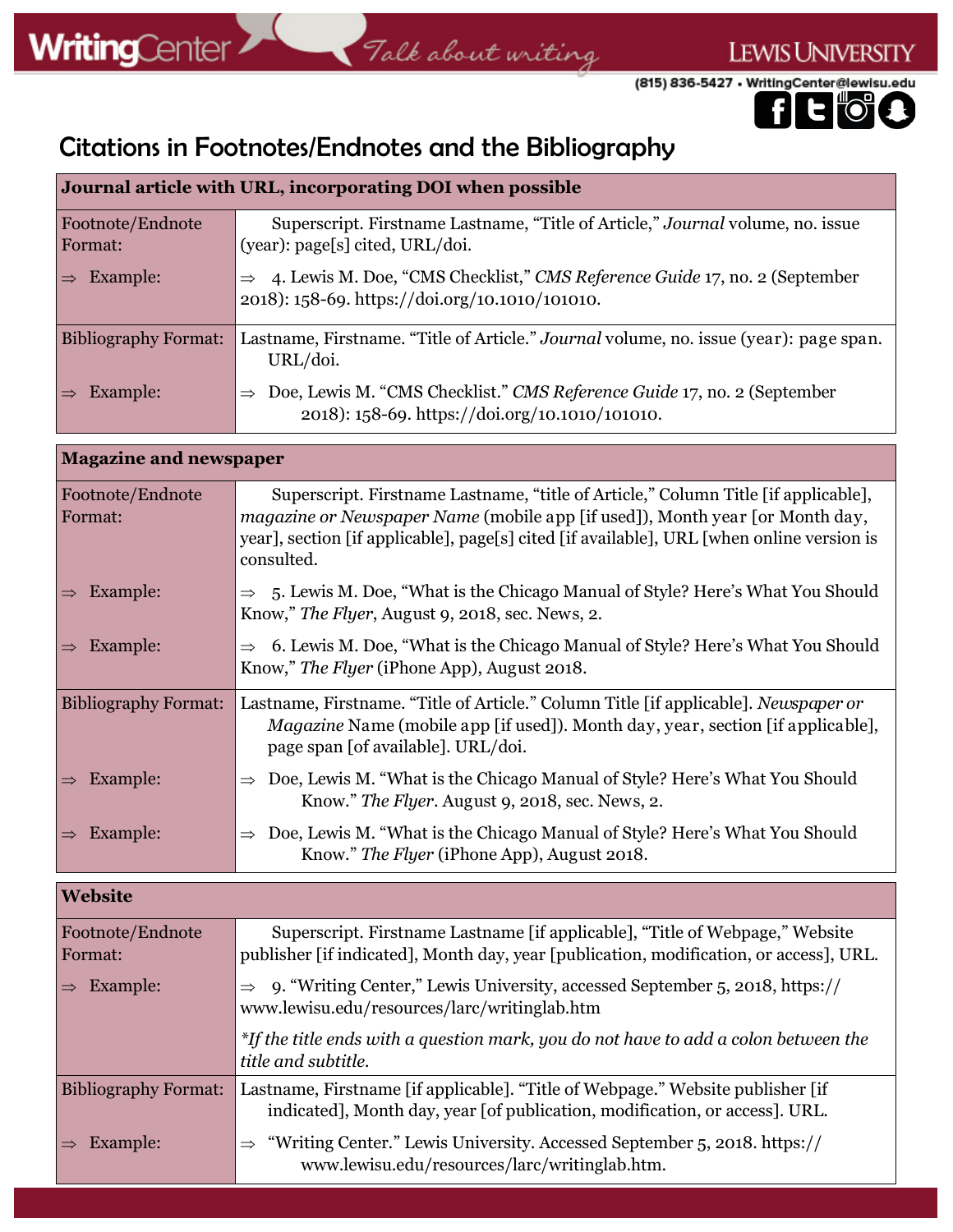# Talk about writing

(815) 836-5427 · WritingCenter@lewisu.edu



LEWIS UNIVERSITY

# Citations in Footnotes/Endnotes and the Bibliography

| <b>Encyclopedia or dictionary in print or online</b> |                                                                                                                  |
|------------------------------------------------------|------------------------------------------------------------------------------------------------------------------|
| Footnote/Endnote                                     | Superscript. <i>Encyclopedia Name</i> , edition, s.v. "encyclopedia entry" [for online                           |
| Format:                                              | source, add: posted date, revision date, or accessed Month day, year, URL.                                       |
| Example:                                             | 7. Encyclopedia Britannica, 16th ed., s.v. "style."                                                              |
| $\Rightarrow$                                        | $\Rightarrow$                                                                                                    |
| Example:                                             | 8. Oxford English Dictionary, 3rd ed., s.v. "style," accessed September 5, 2018,                                 |
| $\Rightarrow$                                        | http://www.oed.com.                                                                                              |
|                                                      | *s.v. is latin for sub verbo, meaning "under the word," i.e. the information is found<br>under the word "style." |
| <b>Bibliography Format:</b>                          | Encyclopedia and dictionary references are typically not included in CMS<br>bibliographies.                      |

**Government documents** *\*Note th at citations for legal works follow one of two guidelines, as recommended by CMS: (1)* The Bluebook: A Uniform System of Citation *by Harvard Law Review Association, or (2) the* ALWD Guide to Legal Citation *by the Association of Legal Writing Directors and Coleen M. Barger. It is recommended that you take a look at these style guides for additional information.*

| Footnote/Endnote<br>Format: | Superscript. Issuing Country, Government Division, Named Subsidiary Divisions,<br>Document Title, by Firstname Lastname [if available], Report Number or Name<br>(City: Publisher, year), page[s] cited [if applicable], URL. |
|-----------------------------|-------------------------------------------------------------------------------------------------------------------------------------------------------------------------------------------------------------------------------|
| Example:                    | 10. California, Bureau of Investigation, Russian Organized Crime, by Dept. of<br>Justice, Division of Law Enforcement, (Sacramento, CA: California, 1996), http://<br>www.fas.org/irp/world/para/docs/rusorg1.htm.            |
| <b>Bibliography Format:</b> | Number. Issuing Country. Government Division. Named Subsidiary Divisions.<br>Document Title. Firstname Lastname [if available]. Report Number or Name.<br>City: Publisher, year. Page[s] cited [if applicable]. URL.          |
| Example:                    | California. Bureau of Investigation. Russian Organized Crime. Dept. of Justice,<br>$\Rightarrow$<br>Division of Law Enforcement. Sacramento, CA: California, 1996. http://<br>www.fas.org/irp/world/para/docs/rusorg1.htm.    |

| Film                        |                                                                                                                                                                                                                                                                                             |
|-----------------------------|---------------------------------------------------------------------------------------------------------------------------------------------------------------------------------------------------------------------------------------------------------------------------------------------|
| Footnote/Endnote<br>Format: | Superscript. Firstname Lastname of content author [if critical commentary or<br>other ancillary content], Title of Work, directed by Firstname Lastname, (year of<br>studio release; city: Studio, year of physical copy), format [including URL if online],<br>length [for physical copy]. |
| Example:                    | 7. Dunkirk, directed by Christopher Nolan, (2017; USA: Warner Bros, 2017),<br>DVD, 109 min.                                                                                                                                                                                                 |
| <b>Bibliography Format:</b> | Lastname, Firstname of Director, dir. Title of Work. Year of studio release. City:<br>Studio, year of physical copy. Format [including URL if online], length [for<br>physical copy].                                                                                                       |
| Example:                    | Nolan, Christopher, dir. Dunkirk. 2017. USA: Warner Bros, 2017. DVD.<br>109 min.                                                                                                                                                                                                            |